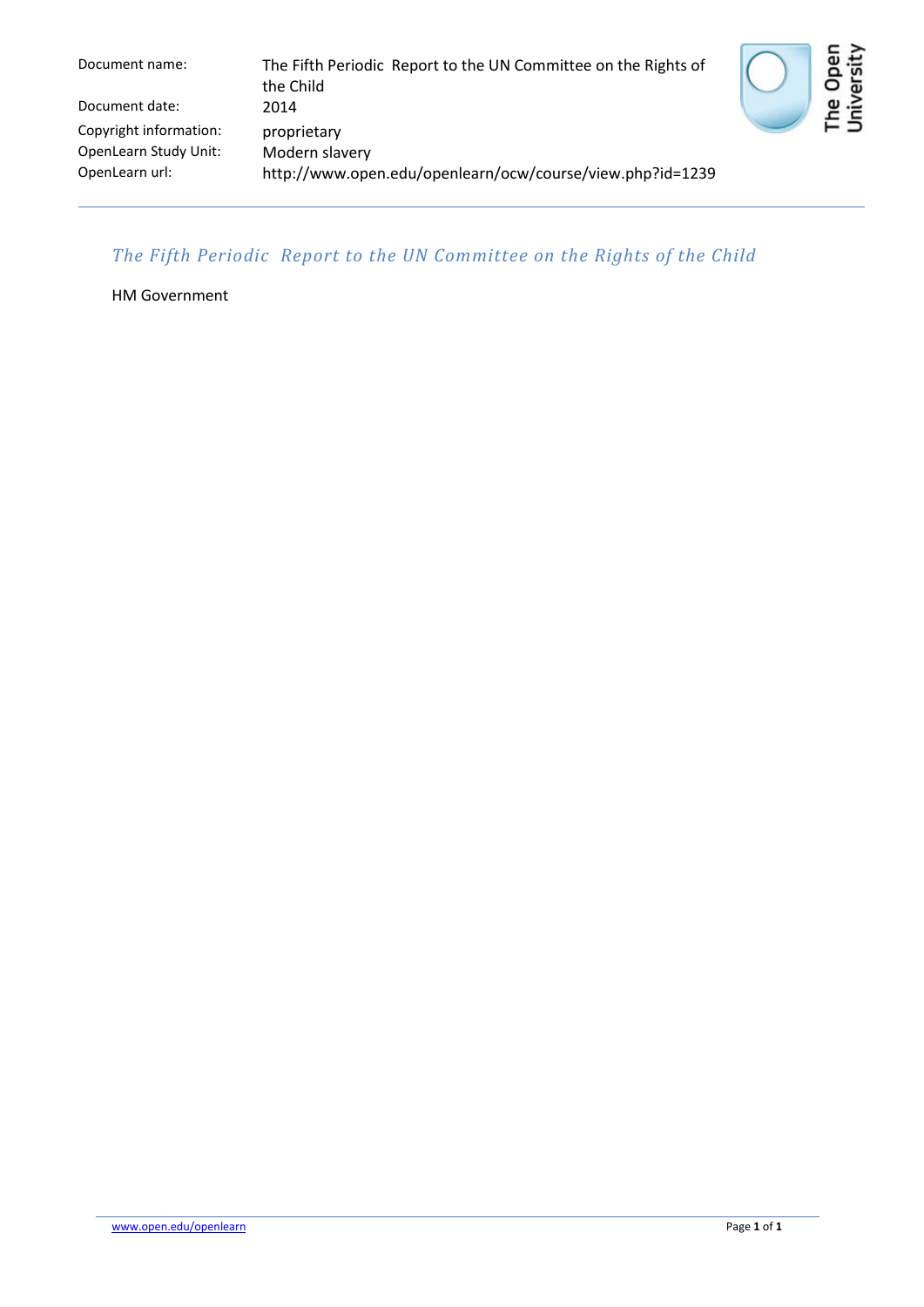

# **The Fifth Periodic Report to the UN Committee on the Rights of the Child**

**United Kingdom**

**May 2014**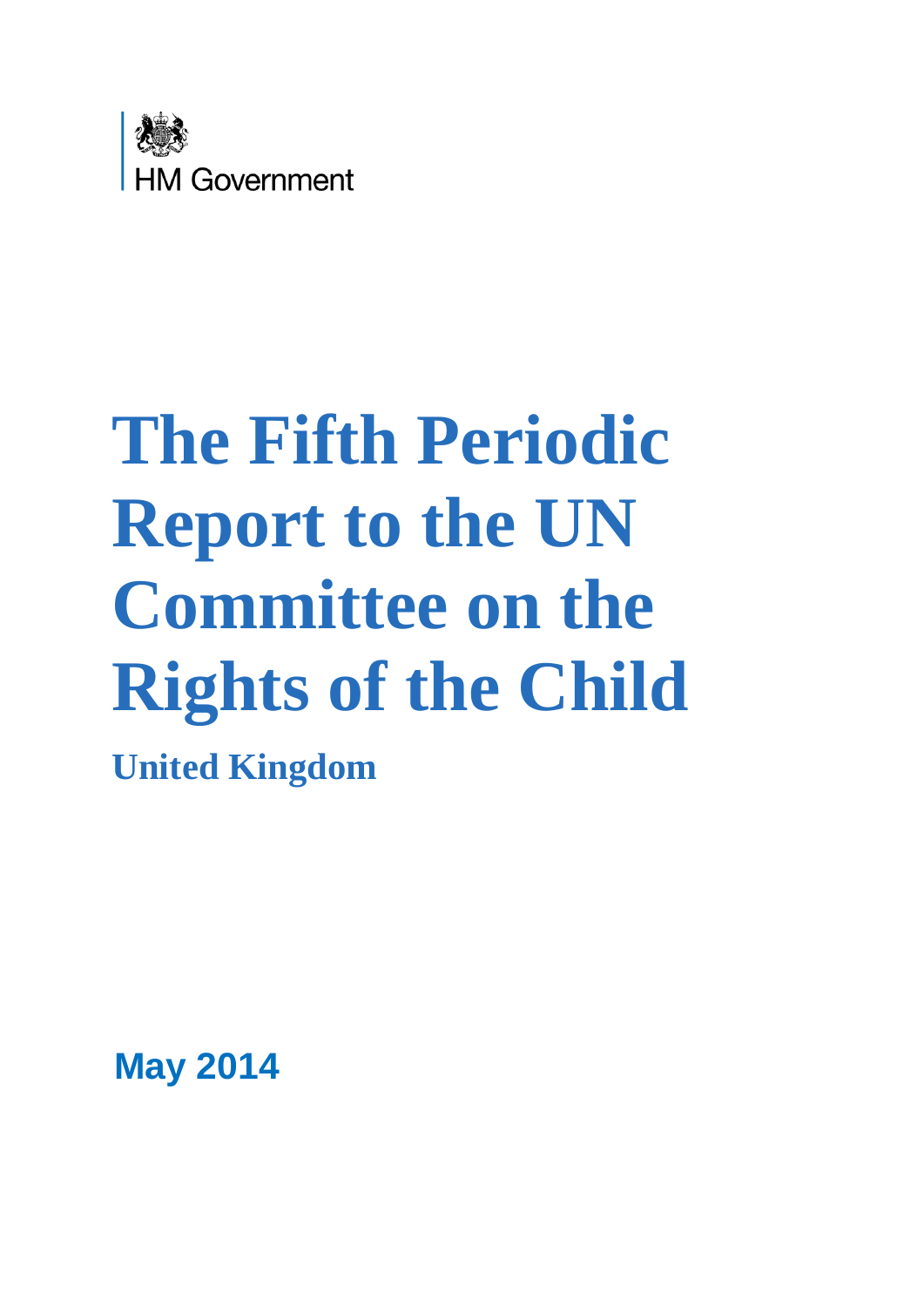# **Protecting children from Commercialisation and Online Harm**

#### Commercialisation and Sexualisation of Children

20. A concern for many parents is that their children are under pressure to grow up too quickly. In England, an independent review set up by the Government reported in June  $2011<sup>1</sup>$  $2011<sup>1</sup>$  $2011<sup>1</sup>$  and called on businesses and broadcasters to play their part across four themes:

- The sexualised imagery that has become a 'wallpaper' to children's lives;
- Clothing, products and services for children;
- Children as consumers; and
- Making parents' voices heard.

21. The Government welcomed the broad approach recommended by the review and after 18 months published a stocktake on what had been achieved.<sup>[2](#page-2-1)</sup> Much of the action was voluntary and resulted from a strong commitment from businesses and media regulators. Key changes included:

- fewer advertisements using highly sexualised images in public places;
- family television programmes shown at times of the day when children are likely to be watching;
- making it more likely to find children's clothes which are age-appropriate; and
- a new ParentPort website<sup>[3](#page-2-2)</sup> to make it easier for parents to make complaints, to get information on media regulation, and to provide useful help and advice on children's use of the media.

### The risks associated with children's increased use of social media

22. [Ofcom](http://stakeholders.ofcom.org.uk/market-data-research/media-literacy-pubs/) reports an exponential growth in the use of social media amongst children giving them new opportunities to develop friends and interests but also exposing them to risks such as cyberbullying, grooming and harmful content. The UK has developed a robust child internet safety protection programme through the UK Council for Child Internet Safety (UKCCIS). The [Family Online Safety Institute](http://www.fosi.org/) finds UK to be a leader in internet safety best practice and, [EU Kids Online](http://www.lse.ac.uk/media@lse/research/EUKidsOnline/EU%20Kids%20II%20(2009-11)/home.aspx) reports that the UK is one of five countries with high internet use amongst children yet relatively low levels of risk.

23. A key achievement is that the four major ISPs will have prompted all new broadband customers in the UK to switch on parental internet controls by the end of 2014 thereby restricting access to harmful content. From September 2014, the national curriculum computing programmes of study in England will encourage children from 5-16 to learn about safe and appropriate internet use. A £25 million campaign to raise awareness of risks

**.** 

<span id="page-2-0"></span><sup>&</sup>lt;sup>1</sup> https://www.gov.uk/government/publications/letting-children-be-children-report-of-an-independent-review-of-<br>the-commercialisation-and-sexualisation-of-childhood<br> $\frac{1}{2}$ 

<span id="page-2-1"></span> $\frac{2}{3}$  [https://www.gov.uk/government/publications/letting-children-be-children-progress-report.](https://www.gov.uk/government/publications/letting-children-be-children-progress-report)<br> $3$  <http://www.parentport.org.uk/>

<span id="page-2-2"></span>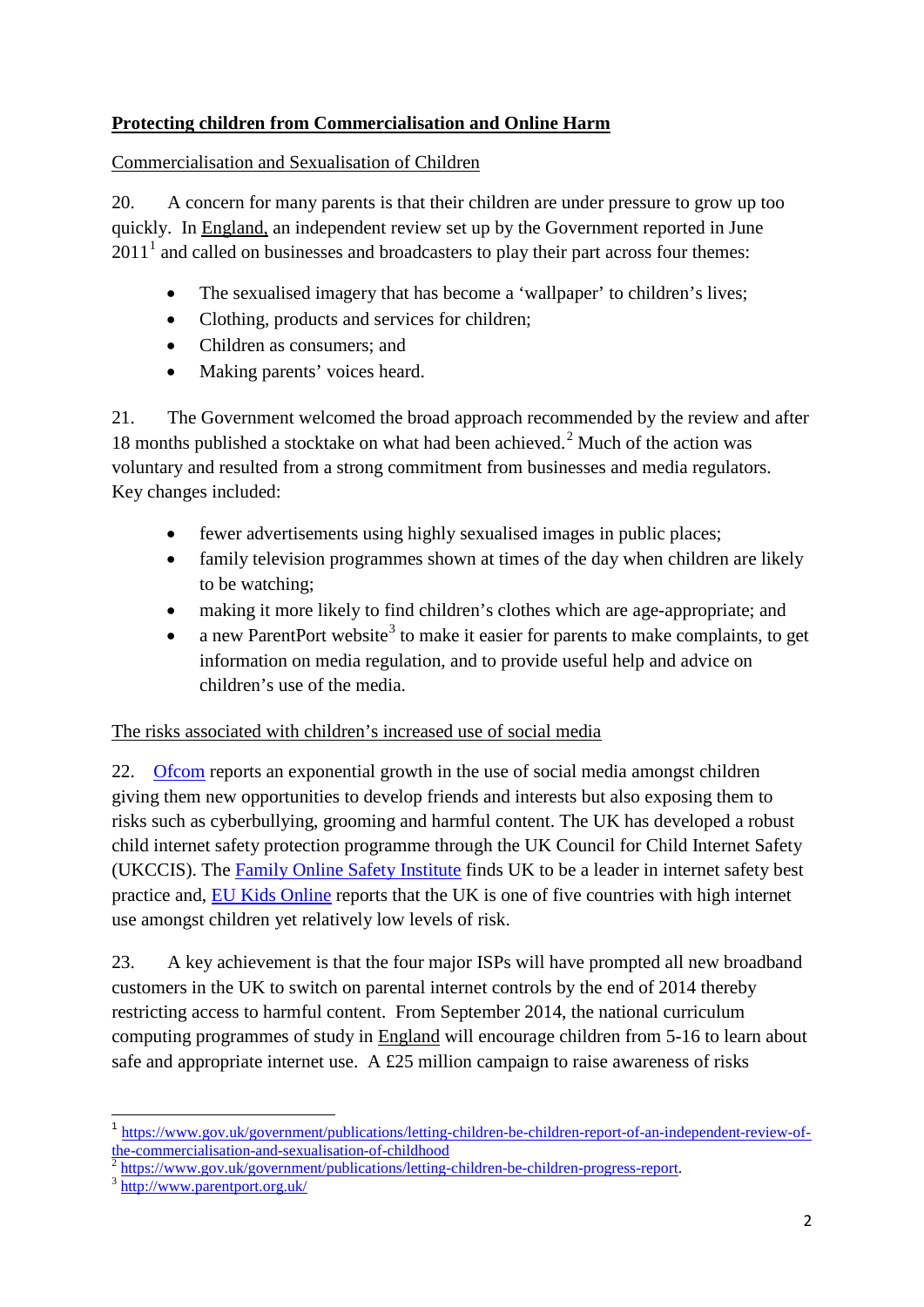associated with the internet will also begin in 2014, and *Safer Internet Day* is widely promoted every February**.**

# **Sale, trafficking and abduction (CRC/C/GB/CO/4: Para. 76)**

24. The UK ratified the Council of Europe Convention on Action against Trafficking in Human Beings on 17 December 2008 and the Convention came into force on 1 April 2009. The UK Government published its Human Trafficking Strategy in July 2011. Measures in the Protection of Freedoms Act 2012 that came into force on 6 April 2013 permit the prosecution of UK nationals who commit trafficking offences abroad and of those who commit nonsexual trafficking offences that occur wholly within England and Wales. This enabled the UK to ratify the European Directive on preventing and combating trafficking in human beings in April 2013.

25. To strengthen the UK's response to human trafficking, and action to stamp out modern slavery, a draft Modern Slavery Bill was published in December 2013 for pre-legislative scrutiny. The draft Bill outlines the Government's intentions to:

- consolidate the existing human trafficking offences;
- increase the maximum sentence for human trafficking to life imprisonment;
- introduce an Anti-Slavery Commissioner;
- restrict movements or impose other prohibitions on convicted or suspected traffickers and slave drivers, to mitigate the risk they pose; and
- create a new requirement on public bodies to report all suspected cases of human trafficking to the National Crime Agency (NCA).
- 19. Other actions to tackle the issue across the UK include:
	- In England, the Refugee Council and The Children's Society have undertaken a review of the support and care of trafficked children. In January 2014, the UK Government announced proposals to trial a new system of advocates for child victims of trafficking. Following debates in Parliament on this issue, the UK Government has confirmed its intention to trial these advocates across 23 Local Authority areas and to include an enabling power in forthcoming legislation on Modern Slavery. The advocates will provide individual, dedicated support, not only to those children trafficked across borders, but to those trafficked within the UK. In addition, an e-learning resource has been developed to enable healthcare professionals to identify victims and provide better care and support.
	- Northern Ireland issued joint guidance on the *Working arrangements for the Welfare and Safeguarding of Child Victims of Human Trafficking* in February 2011.
	- Scotland's national child protection guidance includes detailed advice on child trafficking. The first Scottish Summit on Anti-Human Trafficking was held in October 2012.